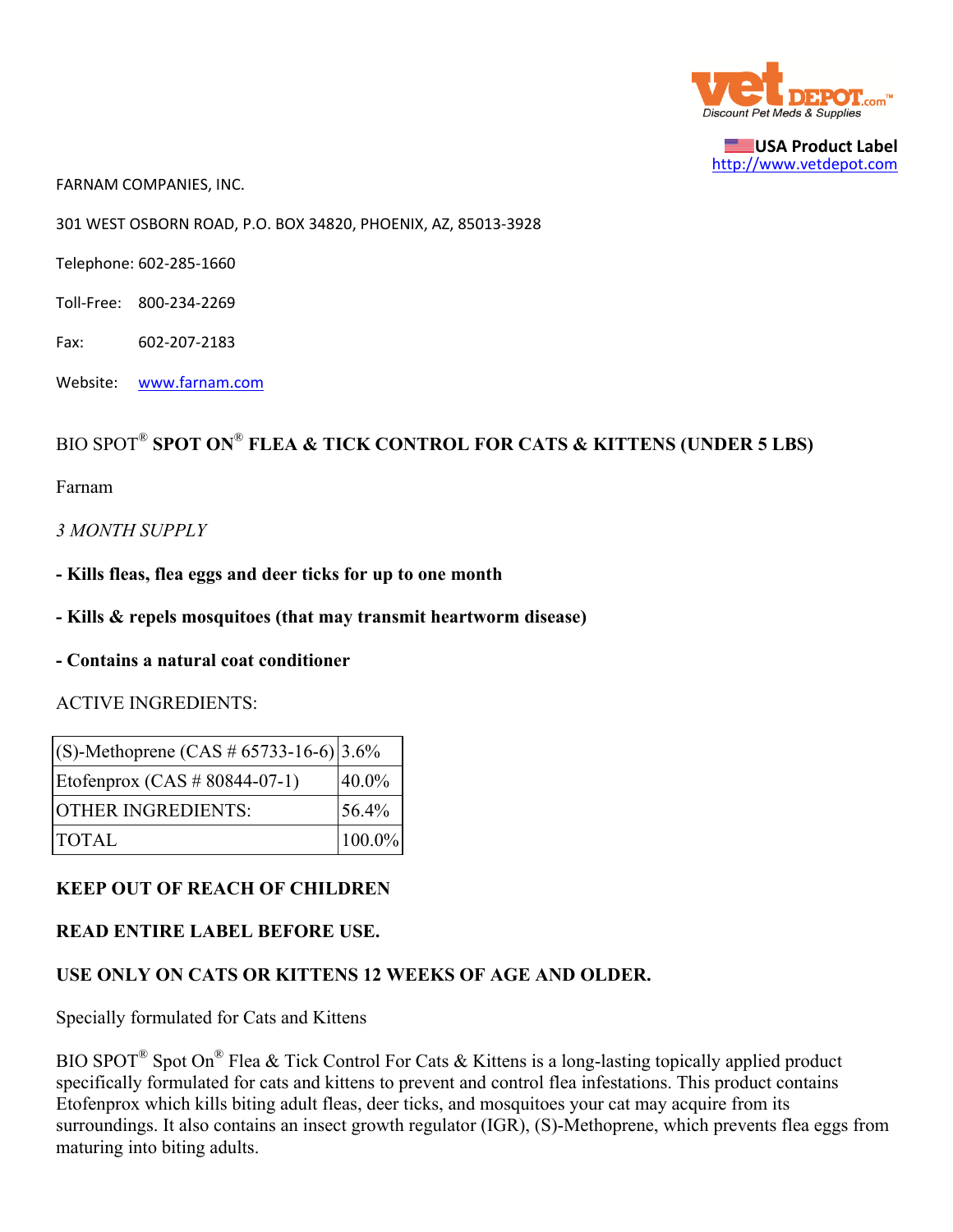**DIRECTIONS FOR USE:** It is a violation of Federal Law to use this product in a manner inconsistent with its labeling.

This product contains 3 monthly doses, each 0.034 fl oz (one monthly dose). Do not apply more than once every month.

USE ONLY ON CATS AND KITTENS 12 WEEKS OF AGE AND OLDER.

Do not get this product in your cat's eyes or mouth.



Bend at perforation and tear off 1st month's applicator. Hold applicator upright and bend area of plastic at perforation, tear off and discard. Hold applicator upright and snap tip back, away from face and body. Prior to application of the product, gently lift the cat's or kitten's hair coat on the back of the neck at the base of the skull, position the tip of the applicator on the cat's exposed skin and squeeze out the entire contents of the applicator onto the cat's skin. Do not bathe cat within the first 24 hours after product has been applied.

Households with more than one cat should prevent cats from grooming each other until solution has dried. Repeat application once monthly.

**STORAGE & DISPOSAL: Storage:** Store in a cool, dry place. Do not store unused applicators separately from their packaging. **Container Disposal: If Empty:** Do not reuse empty applicator. Place in trash or offer for recycling if available. **If Partly Filled:** Call your local solid waste agency for disposal instructions. Never place unused product down any indoor or outdoor drain.

## **PRECAUTIONARY STATEMENTS**

## **HAZARDS TO HUMANS AND DOMESTIC ANIMALS**

**HAZARD TO HUMANS:** Repeated exposure to Etofenprox can cause skin irritation.

**HAZARDS TO ANIMALS:** For External Use on Cats Only. **Do not use on kittens less than 12 weeks old.** Consult a veterinarian before using this product on debilitated, aged, pregnant or nursing animals. Certain medications can interact with pesticides. Consult a veterinarian before using on medicated animals. Sensitivities may occur after using ANY pesticide product for pets. If signs of sensitivity occur, bathe your pet with mild soap and rinse with large amounts of water. If signs continue, consult a veterinarian immediately.

In case of emergency, or for product information call **1-800-234-2269**.

EPA Reg. No. 2724-504-270

EPA Est. No. 2724-TX-1

Spot On is a registered trademark of Wellmark International

Made in USA

©2007 Farnam Companies, Inc.